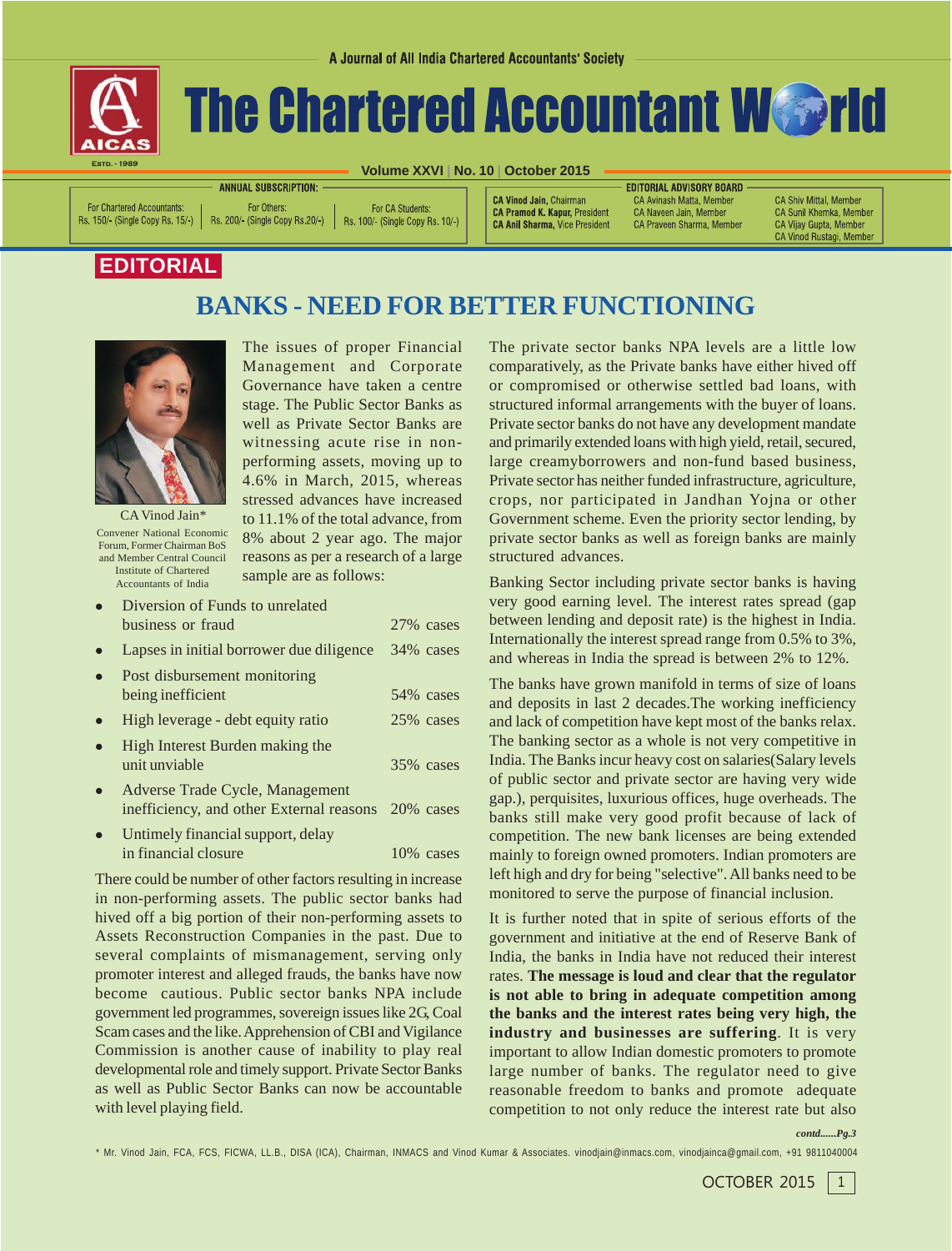

## **LATEST IN FINANCE**

## LATEST IN FINANCE

## **1.0 RBI allows Partial Credit Enhancement in Corporate Bonds**

The Reserve Bank of India has allowed banks to provide Partial Credit Enhancement (PCE) to bonds issued by Corporate/Special Purpose Vehicles (SPVs) for funding all types of projects, subject to guidelines.

Banks can now provide PCE to a project as a non-funded subordinated facility in the form of an irrevocable contingent line of credit, which will be drawn in case of shortfall in cash flows for servicing the bonds and, thereby, improve the credit rating of the bond issue.

The aggregate PCE provided by all banks for a given bond issue shall be limited to 20% of the bond issue size and the PCE facility shall be provided at the time of the bond issue and will be irrevocable. Banks may offer PCE only in respect of bonds whose pre-enhanced rating is BBB-minus or better.

Banks cannot provide PCE by way of guarantee and those providing PCE to bonds issued by a corporate/SPV will not be eligible to invest in those bonds. They can, however, provide other need-based credit facilities (funded and/or nonfunded) to the corporate/SPV.

PCE exposure to a single counterparty or group of counterparties shall not exceed 5% of the bank's single borrower/group borrower limit to the counterparty to whom the PCE is provided. The aggregate PCE exposure of a bank shall not exceed 20% of its Tier-1 capital.

**2.0 More power to banks to change ownership of stressed firms**

> Reserve Bank of India has further enhanced the ability of banks to effect a change in ownership of borrowing entities which are under stress primarily due to operational/ managerial inefficiencies despite substantial sacrifices made by the lending banks.

> RBI in June 2015 had allowed banks, at their discretion, to undertake SDR by converting loan dues to equity shares. Change in ownership may be by way of sale by the lenders, to a new promoter, of shares acquired by invocation of pledge or by conversion of debt of the borrower into equity outside SDR, or bringing in a new promoter by issue of fresh shares by the

borrowing entity or acquisition of the borrowing entity by another entity.

At the time of takeover of the borrowing entity by a 'new promoter', banks may refinance the existing debt of the borrowing entities, considering the changed risk profile. RBI and SEBI have also exempted such cases from Takeover Code and guidelines of such issue in case of Listed Companies.

## **3.0 RBI allows importers to raise trade credit in rupees**

The Reserve Bank of India has decided to allow resident importers to raise trade credit in rupees, with riders. It can be raised after entering into a loan agreement with a foreign lender.Trade credit can be raised for import of all items, except gold. The credit period for import of non-capital goods can be up to a year from the date of shipment or up to the operating cycle, whichever is lower. The trade credit period for import of capital goods can be up to five years from the date of shipment. No roll-over or extension can be permitted by a bank beyond the permissible period.

**Banks can permit trade credit up to \$20 million equivalent per import transaction. They may give a guarantee, letter of undertaking or letter of comfort in respect of trade credit for a maximum period of three years from the date of shipment.** The all-incost of such rupee-denominated trade credit should be commensurate with prevailing market conditions. Foreign lenders of such trade credits will be eligible to hedge their exposure in rupees through permitted derivative products in the onshore market with a bank in India.

**4.0 Government opens FDI door wider by allowing partly-paid shares.**

> The Centre has eased Foreign Direct Investment (FDI) norms by allowing partly-paid shares and warrants as eligible capital instruments. This means an Indian company looking to bring in funds can now issue such instruments without any approval. The Central Bank had, however, stipulated that the company issuing paid-up shares/warrants needs to ensure that sectoral caps are not breached even after the shares get fully paid-up or warrants get converted into fully paid equity shares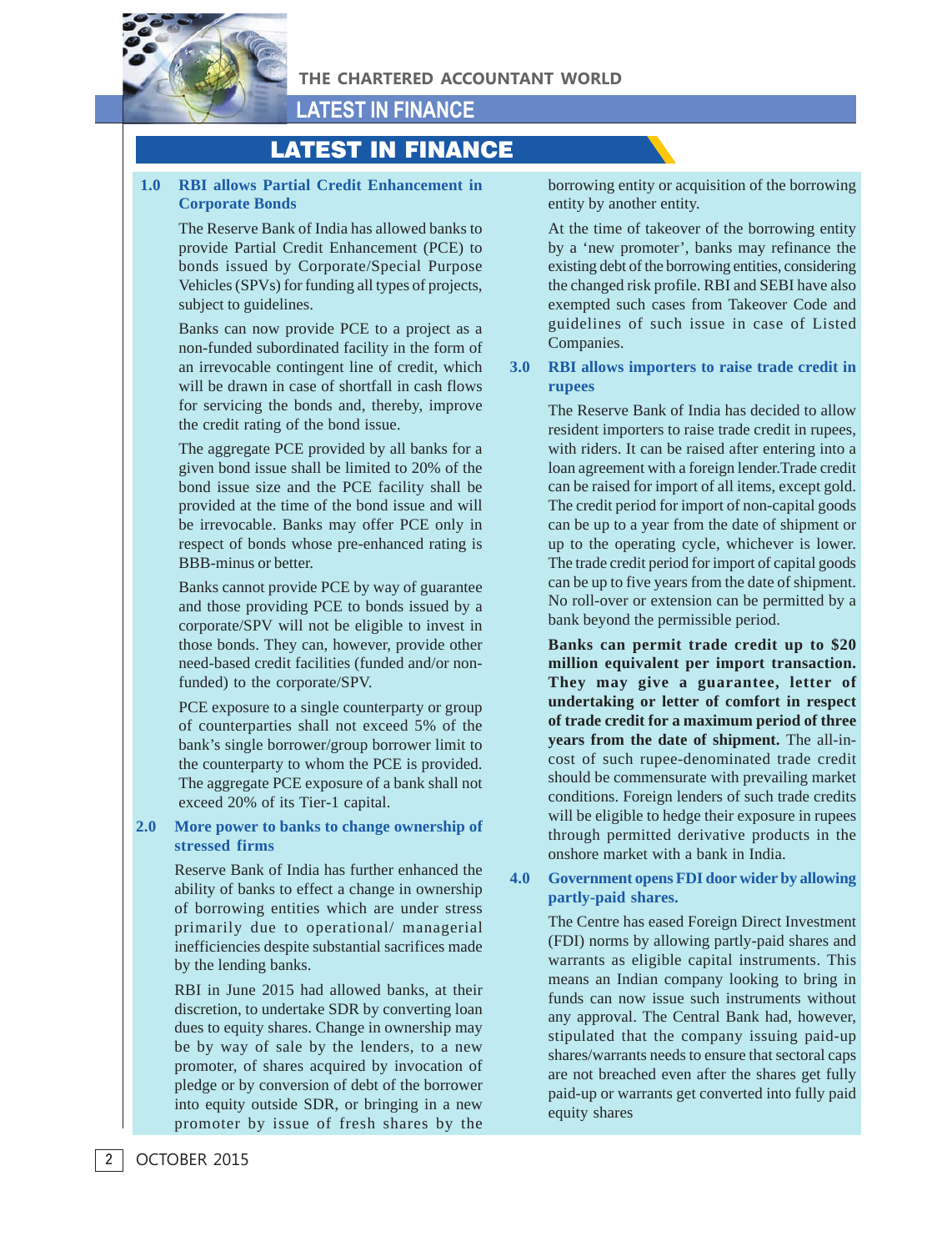**EDITORIAL/LATEST IN FINANCE**





## *............from Pg. 1*

**Banks- Need for Better Functioning EDITORIAL**

bring in low cost high quality services to the common and poor man, small and mid- size businesses and are able to provide highly efficient and cost effective solution to large businesses.

#### **Banks' Functioning**

The banking sector severely suffers with lack of knowledge of accounting and fundamental principles of financial management. Most of the banking sector employees do not have even the basic understanding of accounting standards, corporate laws, taxation and regulatory framework in India. A comprehensive training of existing employees as well as a strategic decision about employing only those who understand financial services, accounting, taxation, corporate laws and regulatory framework, is very important.

The current practice of audits and inspection have brought in multiple Audits for example inspection audit, revenue audit, stock audit, credit monitoring audit, RBI inspection, concurrent audit and many other. This actually result into losing the real focus. It is important to have only 2 types of audit i.e. statutory audit and internal audit.

**The scope of statutory audit** is required to be enlarged significantly and it is important that the statutory auditor is appointed for a period of 3 to 5 years for a branch, region, zone and the head office separately. The Institute and the Reserve Bank of India and government may consider extending the scope of statutory audit to include not only accounting, book keeping and internal control but also to undertake review of borrower to check the diversion of funds, fraud by the borrower, adequate due diligence of the borrower, post disbursement

#### **5.0 Participatory notes are regulated under the law: Delhi High Court**

Delhi High Court said that Participatory Notes (P-Notes) are not illegal and were regulated under the law.

#### *What are Participatory Notes?*

Participatory Notes are pass through certificates to pass the earnings and growth of underlying securities to the beneficial owners of the PTCs. P-Notes are part of Offshore Derivative Instruments (ODI) which are issued by or on behalf of Foreign Portfolio Investors (FPI) and are "generated, operated and destroyed" outside monitoring and other important aspects. There could be specialized statutory auditors to look into specific industry borrowers and sectors specific borrowers including agriculture, non-corporate, small industries and businesses, mid segment and of course large complex corporate advances. The statutory auditors, who are highly specialized, may undertake monitoring of group exposure, structured advances, check window dressing by the borrower and to undertake a deep review to ensure early warning signal including suggesting curative actions.

The scope of internal audit, need to concentrate primarily on requirement of internal control system, transparent reporting, checks and balances, operational and proprietary audit. Internal Auditor should be independent of the bank management and should report directly to the Board on major operational and inefficiency issues.

The regulatory compliances, including compliance of all RBI guidelines and directions and circulars should be the responsibility of the internal auditor at various levels of the branch, region, zone, back office, treasury and various departments of the head office. The banking sector needs a big push to gain momentum to not only provide very low borrowing cost and competition. The banks should also be able to provide highly cost effective, most modern and latest banking products and services with the support of latest technology. This is a big task and requires a detailed fact finding research and an open debate towards strategic action and solution. The banks need to ensure that their charges for various services are reasonable so as to attract large number of Indians to regularly use the banking services with modern working and local Indian touch.

> India. P-Notes were regulated instruments and placed before the court. Offshore Derivative Instruments (ODIs) include P-Notes and such other instruments which are entered into by FPIs in stock exchanges in India.

### **6.0 Review of Equity Investment by Banks**

To give more operational freedom and flexibility in decision making, it is advised that banks which have CRAR of 10 per cent or more and have also made net profit as on March 31 of the previous year, need not approach Reserve Bank of India for prior approval for equity investments in cases where after such investment, the holding of the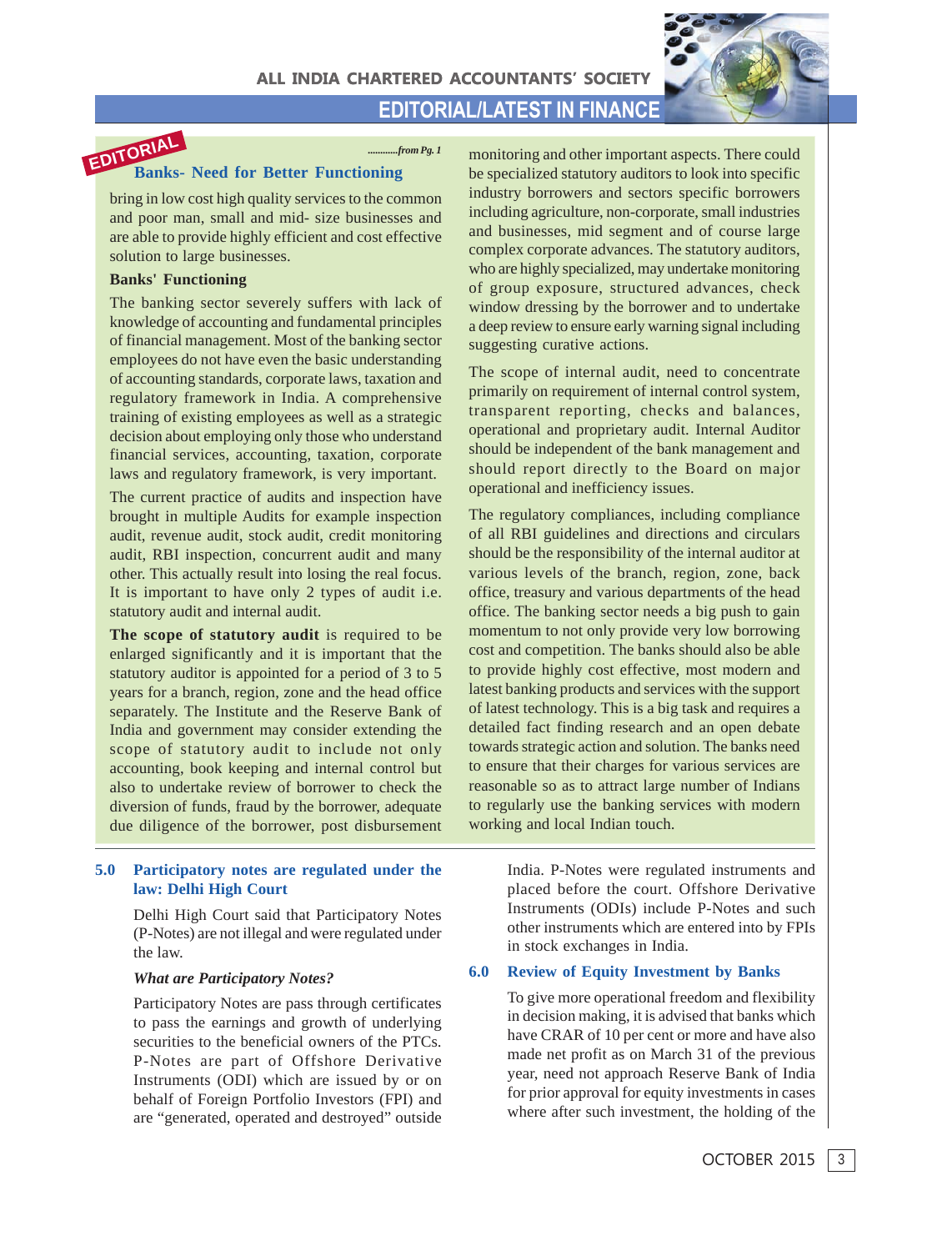

**THE CHARTERED ACCOUNTANT WORLD**

## **LATEST IN FINANCE / CORPORATE LAWS**

bank remains less than 10 per cent of the investee company's paid up capital, and the holding of the bank, along with its subsidiaries or joint ventures or entities continues to remain less than 20 per cent of the investee company's paid up capital.

*Source : CIRCULAR DBR.NO.FSD.BC.37/24.01.001/ 2015-16, DATED 16-9-2015*

## **7.0 External Commercial Borrowings (ECB) Policy - Issuance of Rupee denominated bonds overseas**

The broad contours of the framework are as follows:

- **Eligible borrowers**: Any corporate or body corporate as well as Real Estate Investment Trusts (REITs) and Infrastructure Investment Trusts (InvITs).
- **Recognised investors:** Any investor from a Financial Action Task Force (FATF) compliant jurisdiction.
- **Maturity:** Minimum maturity period of 5 years.
- <sup>z</sup> **All-in-cost:** All in cost should be commensurate with prevailing market conditions.
- Amount: As per extant ECB policy.
- **End-uses:** No end-use restrictions except for a negative list.

## **8.0 Now, a Venture Fund for Women Entrepreneurs**

#### *Saha Fund at a Glance*

- India's first Venture Capital Fund focused on women entrepreneurship
- Fund to invest in companies run by women founders; firms with majority women employees
- Fund will also invest in companies that are creating services or products for women and children

## **9.0 Cabinet approves Gold Monetisation Scheme and Gold Bonds**

The Cabinet approved Gold Bond and Gold Monetisation schemes to reduce the India's Gold demand and import and to put into use the precious metal with households across the country.

The bonds are denominated in grams of gold, and will be available in a variety of amounts starting from 5 grams. The investment is simple to understand. Instead of buying 10 grams of gold as investment, you buy a 10 gram gold bond, which will be available from banks, post offices and other places. The minimum tenure of the bond is not yet set, but is likely to be five years.

After five years, you redeem the bond and get whatever is the value of 10 grams of gold. The difference is that you will also get an additional interest amount, over and above the gold value. Moreover, the Department of Revenue has agreed to amend the Income-Tax (I-T) Act so that buying and selling these bonds will have exactly the same tax treatment as physical gold.

## **10.0 New system to counter Credit Card Fraud**

Researchers have developed an inexpensive and secure method to prevent mass credit card fraud, using existing magnetic card readers. The new technique, called *Safepay*, works by transforming the disposable credit card information to electrical current and driving a magnetic card chip to simulate the behaviour of physical magnetic card.

## **11.0 Defence Industrial License validity enhanced**

The government decided to increase the validity of industrial licenses to 15 years, with a provision to further extend up to 18 years. The Commerce and Industry Ministry said this was being done in the view of the long gestation period of defence contracts to mature.

## **CORPORATE LAWS**

## **1.0 Banks can soon take E-route to speed up DRT Redressal**

Indian banks may soon be able to settle their grievances with Debt Recovery Tribunals (DRTs) at a faster pace as proceedings go online. The Finance Ministry is planning to computerise the entire operations of the DRTs and do away with unnecessary procedures. There will be provision for only two hearings- interim and final. All other procedures will be eliminated.

**2.0 Principle of alter ego can't be applied in reverse direction to make directors liable for an offence committed by company**.

> The Supreme Court of India held that principle of alter ego can only be applied to make company

OCTOBER 2015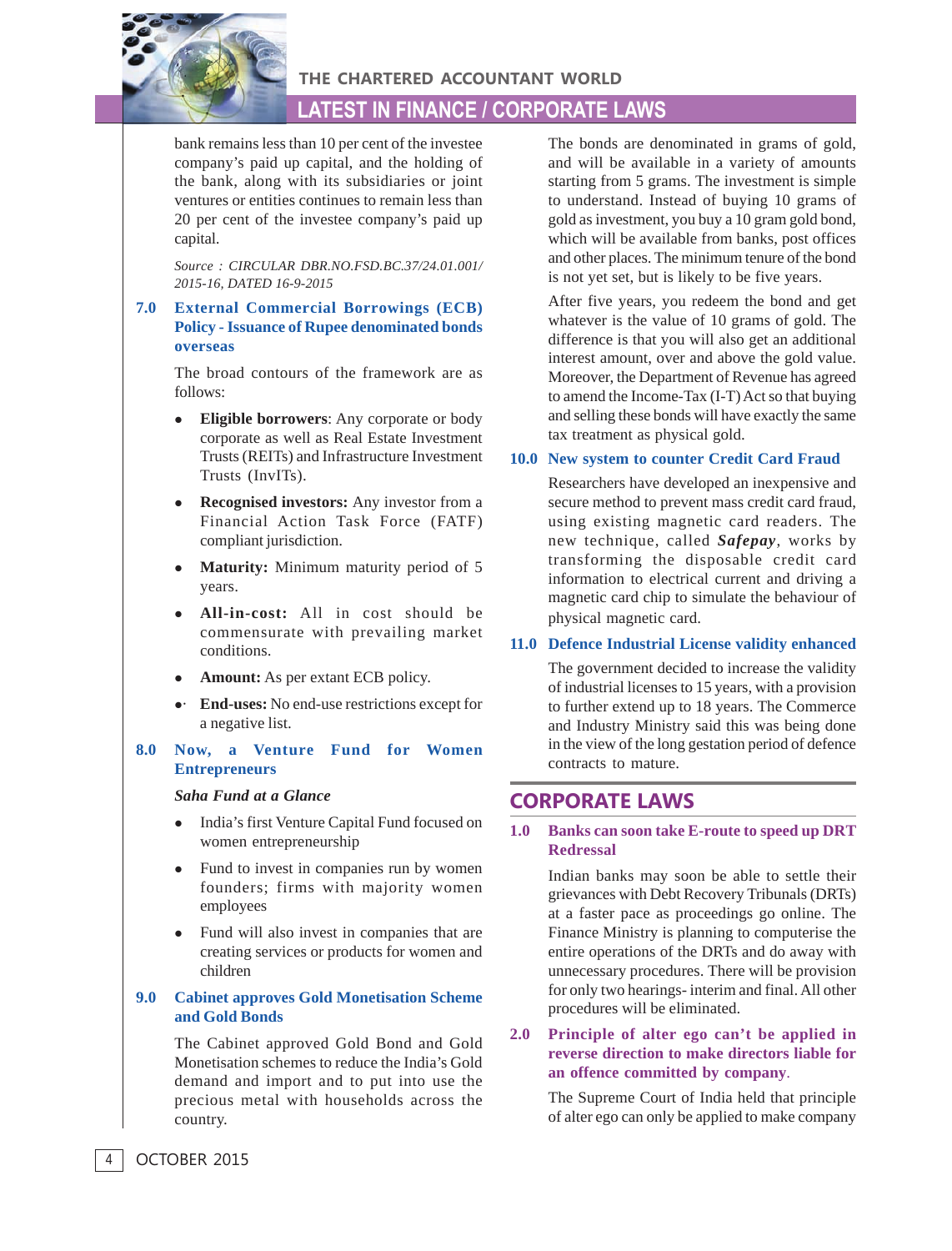## **CORPORATE LAWS / CAPITAL MARKET / DIRECT TAXATION**

liable for an act committed by a person or group of persons who control affairs of company as they represent alter ego of company; however it cannot be applied in reverse direction to make directors of company liable for an offence committed by company.

*Sunil Bharti Mittal v. Central Bureau of Investigation [2015] 61 taxmann.com 220*

#### **3.0 Haryana increases minimum wages**

The Government revised its minimum wages to provide for a 29% wage increase to unskilled and 48% to highly skilled workers. The rise will be effective from November 1, 2015.

## **4.0 Companies Act, 2013 - Alteration in Schedule III of said Act**

The disclosure requirements in Schedule III (Performa for Financial Statements) has been enlarged providing for additional disclosure in respect of dues and interest due to Micro, Small and Medium Enterprises which is to be disclosed in Notes. This notification shall come into force on the date of its publication in the Official Gazette.

*Source: NOTIFICATION GSR NO. 679(E) [F.NO.1/19/ 2013/CL.V], DATED 4-9-2015*

## **CAPITAL MARKET**

## **1.0** S**EBI tweaks disclosure norms for listed companies**

To enable investors take informed investment decisions, SEBI has made it mandatory for listed entities to furnish details, such as the reasons for undertaking corporate decisions including mergers, stock splits, rating revision, capacity and expansion. These disclosures are to be files with stock exchanges within the time prescribed.

## **2.0 BSE Self-trade prevention**

Bombay Stock Exchange has initiated a unique technique using the Permanent Account Number details available in the exchange records, the check shall help prevent matching between a buy and a sell order of a client placed by different members in the same order book," the exchange said. This will prevent self trade.

## **3.0 SEBI seeks greater NBFC disclosures.**

The Securities and Exchange Board of India (SEBI) has asked Non-Banking Financial Companies (NBFCs) to issue detailed disclosures while launching a public offer of debt securities to raise funds.

The NBFCs would now need to disclose

- Aggregated exposure to the top 20 borrowers with respect to the concentration of advances, against the current requirement for top 10 borrowers.
- The details of loans, which are overdue and classified as non-performing according to RBI guidelines.
- If any of the borrowers of the NBFCs form part of the 'group' as defined by RBI, appropriate disclosures would need to be made in a prescribed format.
- The name of all such borrowers, the amount of advances, and the percentage of total assets under management.
- These disclosures would include a portfolio summary on the sectors to which the NBFCs have lent.
- The quantum and percentage of secured and unsecured borrowings would also need to be mentioned.

## **4.0 SEBI notifies revised listing regulations**

The Securities and Exchange Board of India has notified amended listing regulations that allow listed companies to seek shareholders' approval for related party deals through ordinary resolutions

This pertains to "passing of ordinary resolution instead of special resolution in the case of all material related party transactions subject to related parties abstaining from voting on such resolutions, in line with the provisions of the Companies Act, 2013", the regulator noted.

## **DIRECT TAXATION**

#### **1.0 Computation of Presumptive Income**

For the purpose of computing the presumptive income of the assessee under Section 44BB, the service-tax collected by the assessee on the amount paid for rendering services is not to be included in the gross receipt in terms of Section 44BB(2) read with Section 44BB(1).

*Director of Income tax-I v. Mitchell Drilling International (P.) Ltd. [2015] 62 taxmann.com 24 (Delhi)*

OCTOBER 2015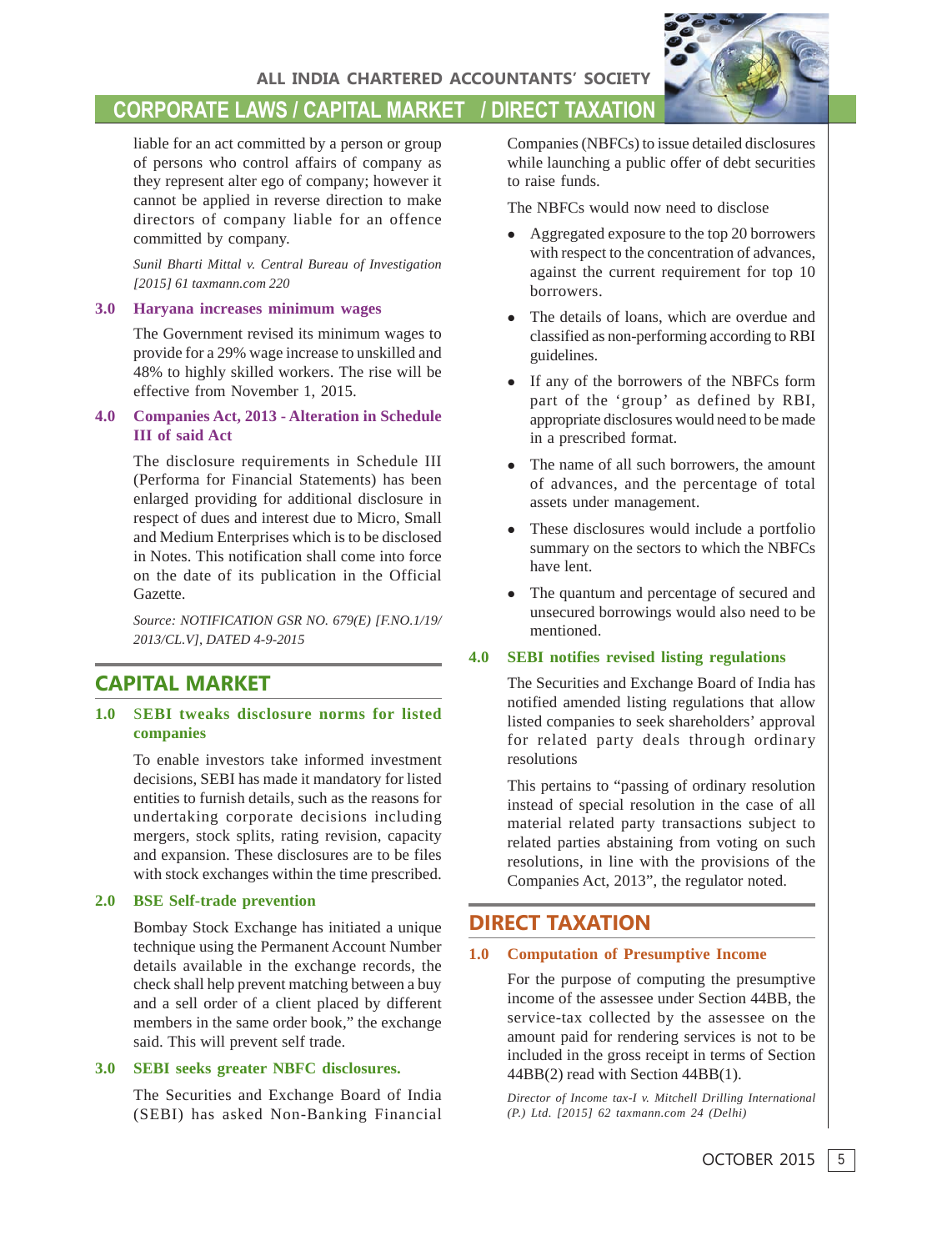

**THE CHARTERED ACCOUNTANT WORLD**

## **DIRECT TAXATION / INDIRECT TAXATION**

## **2.0 Government exempts Foreign Companies without permanent establishments from paying MAT**

The government has said the controversial Minimum Alternate Tax (MAT) will not apply to foreign companies that do not have a permanent establishment or a place of business in India, putting to rest another lingering tax issue. The government will amend the Income Tax Act, 1961, retrospectively from April 1, 2001, to give effect to this decision and ensure that past cases are not opened.

The ministry said Section 115JB, which deals with the levy of MAT, will not apply to a foreign company in two instances.

- If it is a resident of a country with which India has a double taxation avoidance agreement and it does not have a permanent establishment India.
- If the foreign company is a resident of a country with which India does not have a double taxation avoidance agreement but is not required to seek registration under Section 592 of the Companies Act 1956 or Section 380 of the Companies Act 2013.

## **3.0 CBDT rules for Compounding Offences**

The Central Board of Direct Taxes (CBDT) has issued guidelines for compounding of offences under Income Tax Act, 1961/Wealth Tax Act, 1957, in cases of persons holding undisclosed foreign bank accounts/assets.

#### **4.0 Depreciation can be claimed on ponds designed for rearing/ breeding**

The Supreme Court of India held that ponds which were specially designed for rearing/ breeding of the prawns have to be treated as tools of the business of the assessee and the depreciation was admissible on these at the rates applicable to plant and machinery.

*Assistant Commissioner of Income-tax v. Victory Aqua Farm Ltd. [2015] 61 taxmann.com 166 (SC)*

## **5.0 ISO audit- certification fee can't be treated as 'FTS'**

The High Court of Bombay held that Audit work and certification would not come within realm of Fees for Technical Services under section 9(1)(vii) and under article 12(4) of Indo-German DTAA. No TDS is, therefore, involved.

*Director of Income-tax, Mumbai v. TUV Bayren (India) Ltd [2015] 61 taxmann.com 443*

## **6.0 Book entry of lease equalization fund made to comply with ICAI's guidance note is not includible in taxable income**

The High Court of Bombay held that where lease equalisation fund was a mere book entry made to comply with Guidance Note issued by ICAI so as to meet Accounting Standards, assessee was justified in reducing amount credited in profit & loss account for purposes of determining income chargeable to tax.

*Commissioner of Income-tax -3 v. Reliance Industrial Infrastructure Ltd [2015] 61 taxmann.com 407*

**7.0 I-T department receives** `**2 crore returns on e-filing portal till September 7**

> The income tax department has received  $\bar{\bar{\xi}}$  2.06 crore returns, up 26.12 per cent, on its e-filing portal as of September 7 - the last day for filing the returns by individuals.

## **INDIRECT TAXATION**

#### **1.0 No VAT on Software Implementation**

Companies are not liable to pay any Value Added Tax (VAT) for the software "implementation" process, which happens after installation of customised software. The contention of the State that the process of implementation of IT software is a pre-sale activity and, therefore, constitutes sale is without substance and contrary to the law, the Court held in its recent verdict. In the process, there is no transfer of any goods or right to use any goods, what is rendered is service and therefore, said consideration paid as service charge is not subjected to VAT but subjected to service tax," the High Court ruled.

## **2.0 Construction of flats under a development agreement which are allotted to landowners are liable to service tax**

The High Court of Madras held that flats allotted to landowner under a development agreement are prima facie liable to service tax based on price charged by assessee builder on flats sold to other flat owners.

*Southern Properties & Promoters v. Commissioner of Central Excise [2015] 61 taxmann.com 423*

## **3.0 Construction of classrooms and hostels for an educational institution is entitled to service-tax exemption**

The High Court of Madras held that even assuming that education is an industry, exemption to 'civil construction services for educational

OCTOBER 2015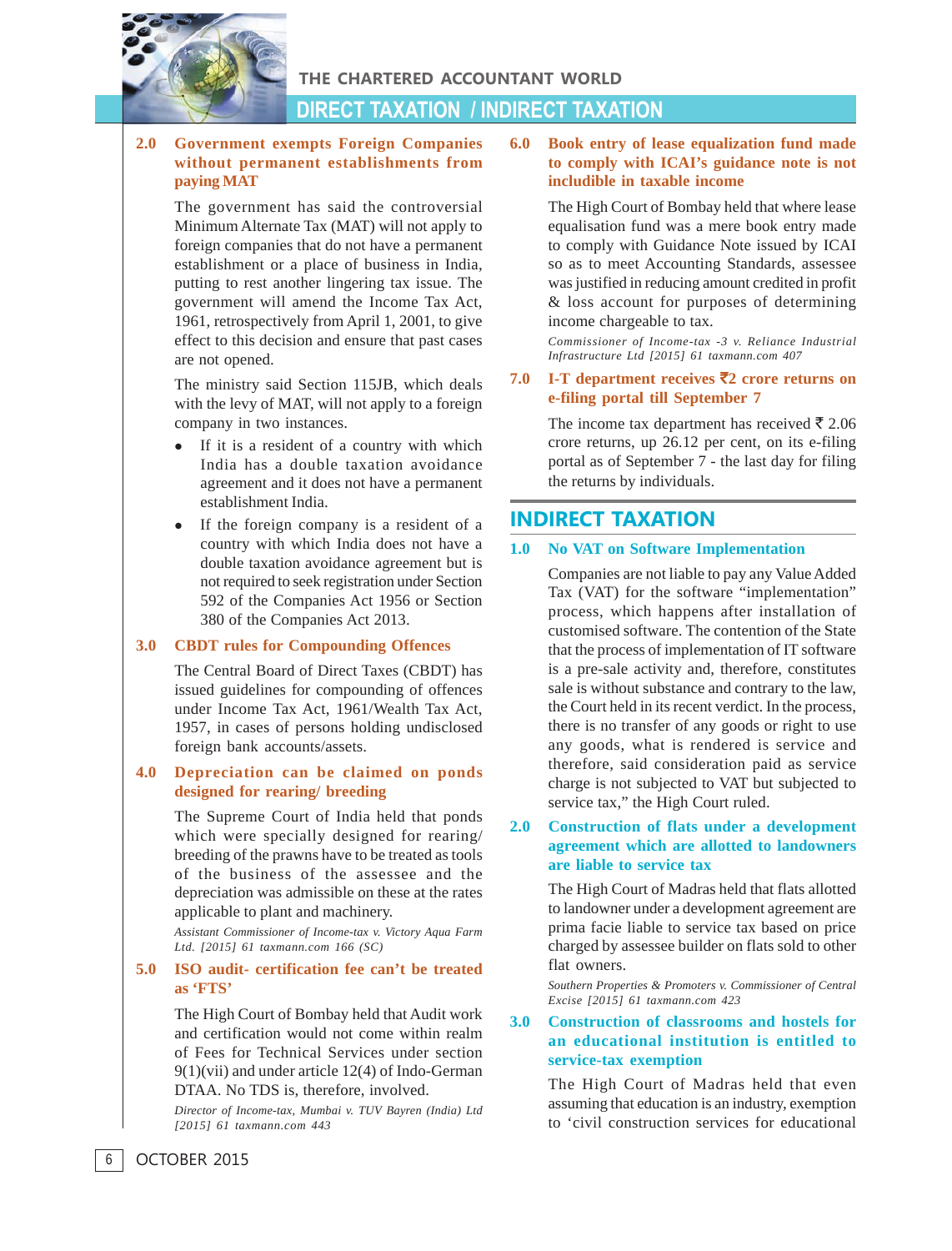

institutions' cannot be denied if said constructions are used other than for commerce/industry.

*G. Ramamoorthi Constructions (I) (P.) Ltd. v. Commissioner (Adjudication), Commissioner of Central Excise, Customs and Service Taxes. [2015] 60 taxmann.com 469*

#### **4.0 Issue involving disallowance of Cenvat credit is appealable before High Court**

The Supreme Court of India held that issues involving : (a) clandestine removal; (b) Cenvat credit; and (c) interest and penalties, are appealable before High Court; hence, Tribunal order involving them cannot be challenged before Supreme Court.

*Commissioner of Central Excise v. Raj Petroleum Products [2015] 60 taxmann.com 412*

#### **5.0 TeleCos can avail credit of input services used for erection and installation of towers**

The High Court of Madras held that prima facie, telecom service providers : (a) cannot take input or capital goods credit of credit of tower parts and shelters; however, (b) may take credit of 'Erection, Installation and Commissioning' and 'Commercial or Industrial Construction' services used for erection and installation of towers and shelters.

*Aircel Ltd. v. Commissioner of Central Excise, Customs And Service Tax [2015] 61 taxmann.com 405*

## **6.0 No excise duty on sum received due to price escalation if it isn't known at or before time of removal**

The Supreme Court of India held that Duty is payable at place, price and time of clearance of goods; hence, price-escalation, which was not contemplated at or before time of removal, cannot form part of transaction value especially when there is no allegation of understatement of value.

*Commissioner of Central Excise, Delhi-III v. Hitkari Fibres Ltd. [2015] 61 taxmann.com 419*

## **7.0 Non-disclosure of a fact didn't amount to suppression if it wasn't legally required to be disclosed**

The Supreme Court of India held that if there is no legal requirement to disclose proprietary interest in any other factory and financial matters as to payment of job-work charges by assessee, non-disclosure of said fact cannot amount to 'suppression' and therefore, extended period of limitation cannot be invoked.

*Commissioner of Central Excise, Chennai-III v. Ranka Wires (P.) Ltd [2015] 61 taxmann.com 63*

## **8.0 Imported goods eligible for SAD exemption only if VAT is leviable thereon**

**INDIRECT TAXATION**

The Supreme Court of India held that if goods are tax-free and not chargeable to sales-tax on their resale by importer, the said goods cannot be exempted from Special Additional Duty (SAD) of customs or special CVD at time of import.

*Commissioner of Customs, Mumbai-I v. Seiko Brushware India [2015] 61 taxmann.com 167*

**9.0** The High Court of Madras held that M.S. Plates, M.S. Angles, M.S. Channels and H.R. Plates purchased and utilized in construction/ erection of plant are eligible for credit as capital goods.

> *Thiru Arooran Sugars v. Customs, Excise & Service Tax Appellate Tribunal, Chennai [2015] 60 taxmann.com 199.*

## **10.0 Service tax levy on Services provided by a Goods Transport Agency (GTA)**

If ancillary services are provided in the course of transportation of goods by road and the charges for such services are included in the invoice issued by the GTA and not by any other person, such services would form part of GTA Service and therefore, the abatement of 70%, presently applicable to GTA Service, would be available on it.

*Source: Circular No. 186/5/2015-ST dated 05/10/2015*

## **FINANCIAL INDICATORS**

|                                           |                                             | <b>Current Rate*</b> Previos Month | 3 Month  | 6 Month |  |
|-------------------------------------------|---------------------------------------------|------------------------------------|----------|---------|--|
| 3 Month LIBOR (%)                         | 0.3206                                      | 0.333                              | 0.2858   | 0.2759  |  |
| 3 Month MIBOR (%)                         | 7.80                                        | 7.77                               | 7.99     | 8.23    |  |
| <b>SENSEX</b>                             | 26904.11                                    | 25622.17                           | 27573.66 | 28879   |  |
| <b>NIFTY</b>                              | 8143.6                                      | 7788.1                             | 8328.55  | 8780.35 |  |
| CRR(%)                                    | 4.00                                        | 4.00                               | 4.00     | 4.00    |  |
| REPO(%)                                   | 6.75                                        | 7.25                               | 7.25     | 7.5     |  |
| <b>REVERSE REPO (%)</b>                   | 5.75                                        | 6.25                               | 6.25     | 6.5     |  |
| Gold (per 10 gm)                          | 26568                                       | 25952                              | 26014    | 26550   |  |
| Silver (per kg)                           | 36560                                       | 34910                              | 35217    | 36803   |  |
| Crude (USD/bbl)                           | 49.95                                       | 48.89                              | 58.73    | 56.83   |  |
| $\overline{\tau}$ vs USD                  | 64.7260                                     | 63.7590                            | 63.3793  | 62.366  |  |
| $\bar{\bar{\tau}}$ vs Euro                | 73.5999                                     | 74.7139                            | 70.4334  | 66.4884 |  |
| ₹ vs 100 Yen                              | 53.86                                       | 55.14                              | 51.97    | 51.74   |  |
| $\overline{\mathbf{\xi}}$ vs RMB          | 10.2596                                     | 10.4082                            | 10.2073  | 10.037  |  |
| $\overline{\mathbf{\mathsf{z}}}$ vs Pound | 99.2962                                     | 102.293                            | 97.6548  | 91.6032 |  |
| <b>MCX</b> Aluminium (per kg)             | 103.85                                      | 107                                | 104.7    | 110.55  |  |
| MCX Copper (per kg)                       | 336.55                                      | 356.1                              | 357.25   | 374.55  |  |
| *As on October 12, 2015                   | (Sources: MoneyControl, NSE, BSE, RBI, MCX) |                                    |          |         |  |

7 OCTOBER 2015